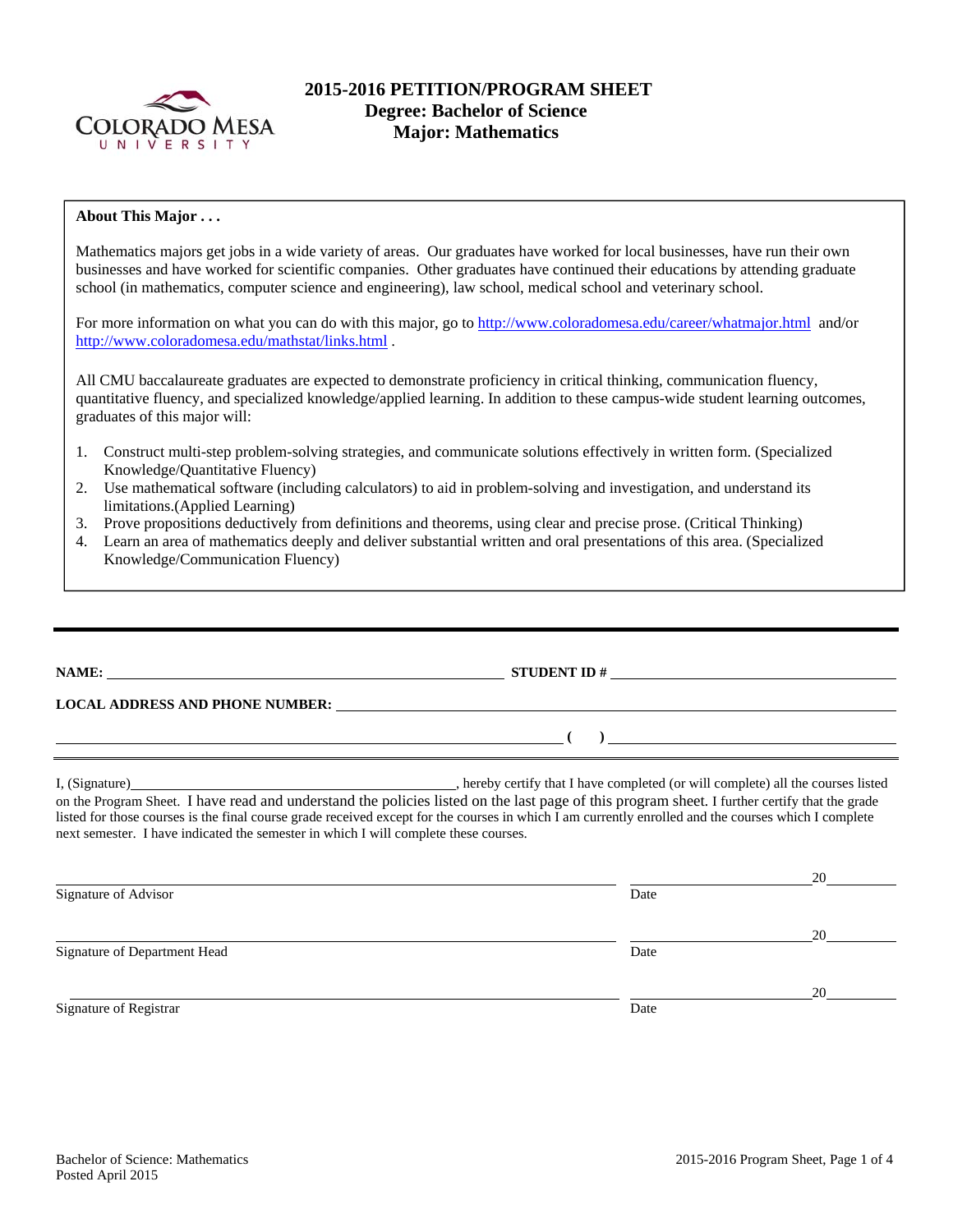#### **DEGREE REQUIREMENTS:**

- 120 semester hours total (Students must complete a minimum of of the last 60 hours of credit at CMU, with at least 15 semester hours in major discipline courses numbered 300 or higher).
- 40 upper division credits (A minimum of 15 taken at the 300-40 course levels within the major at CMU).
- Pre-collegiate courses (usually numbered below 100) cannot be used for graduation.
- 2.00 cumulative GPA or higher in all CMU coursework
- 2.50 cumulative GPA or higher in coursework toward the major content area
- A student must follow the CMU graduation requirements either from 1) the program sheet for the major in effect at the time the student officially declares a major; or 2) a program sheet for the major approved for a year subsequent to the year during which student officially declares the major and is approved for the student by the department head. Because a program may have requirem specific to the degree, the student should check with the faculty advisor for additional criteria. It is the student's responsibility to be aware of, and follow, all requirements for the degree being pursued. Any exceptions or substitutions must be approved by the student's faculty advisor and Department Head.
- When filling out the program sheet a course can be used only once.
- See the "Undergraduate Graduation Requirements" in the catalog for additional graduation information.
- Essential Learning Capstone should be completed between 45 and 75 hours.
- See the "Undergraduate Graduation Requirements" in the catalog for additional graduation information.

**ESSENTIAL LEARNING REQUIREMENTS** (31 semester hours) See the current catalog for a list of courses that fulfill the requirements below. If a course is an Essential Learning option and a requirement for your major, you must use it to fulfill the major requirement and make a different selection for the Essential Learning requirement.

**English** (6 semester hours, must receive a grade of "C" or better and must be completed by the time the student has 60 semester hours.) ENGL 111 English Composition 3 \_\_\_\_\_ \_\_\_\_\_\_\_\_ ENGL 112 English Composition 3 \_\_\_\_\_ \_\_\_\_\_\_\_\_

Course No Title Sem.hrs Grade Term/Trns

**Math** (3 semester hours, must receive a grade of "C" or better, must be completed by the time the student has 60 semester hours.) MATH 151 Calculus I  $5*$ 

\*3 credits apply to the Essential Learning requirements and 2 credits apply to Foundation Courses credit

\_\_\_\_\_\_ \_\_\_\_ \_\_\_\_\_\_\_\_\_\_\_\_\_\_\_\_\_\_\_\_\_\_\_\_ \_\_\_\_ \_\_\_\_\_ \_\_\_\_\_\_\_\_

\_\_\_\_\_\_ \_\_\_\_ \_\_\_\_\_\_\_\_\_\_\_\_\_\_\_\_\_\_\_\_\_\_\_\_ \_\_\_\_ \_\_\_\_\_ \_\_\_\_\_\_\_\_ \_\_\_\_\_\_ \_\_\_\_ \_\_\_\_\_\_\_\_\_\_\_\_\_\_\_\_\_\_\_\_\_\_\_\_ \_\_\_\_ \_\_\_\_\_ \_\_\_\_\_\_\_\_

**Humanities** (3 semester hours)

**Social and Behavioral Sciences** (6 semester hours)

**Natural Sciences** (7 semester hours, one course must include a lab) \_\_\_\_\_\_ \_\_\_\_ \_\_\_\_\_\_\_\_\_\_\_\_\_\_\_\_\_\_\_\_\_\_\_\_ \_\_\_\_ \_\_\_\_\_ \_\_\_\_\_\_\_\_

\_\_\_\_\_\_ \_\_\_\_ \_\_\_\_\_\_\_\_\_\_\_\_\_\_\_\_\_\_\_\_\_\_\_\_ \_\_\_\_ \_\_\_\_\_ \_\_\_\_\_\_\_\_ \_\_\_\_\_\_ \_\_\_L \_\_\_\_\_\_\_\_\_\_\_\_\_\_\_\_\_\_\_\_\_\_\_\_ \_\_\_\_ \_\_\_\_\_ \_\_\_\_\_\_\_\_

|               | Course No Title                                  |                                                                                                                                                                                                                                                                                                                           | Sem.hrs Grade Term/Trns                       |
|---------------|--------------------------------------------------|---------------------------------------------------------------------------------------------------------------------------------------------------------------------------------------------------------------------------------------------------------------------------------------------------------------------------|-----------------------------------------------|
| of 30         | <b>History</b> (3 semester hours)<br><b>HIST</b> | the control of the control of the control of the control of the control of the control of                                                                                                                                                                                                                                 |                                               |
| 00            |                                                  | <b>Fine Arts</b> (3 semester hours)                                                                                                                                                                                                                                                                                       |                                               |
|               |                                                  | <b>WELLNESS REQUIREMENT</b> (2 semester hours)                                                                                                                                                                                                                                                                            |                                               |
| r             |                                                  | KINE 100 Health and Wellness                                                                                                                                                                                                                                                                                              | <u> 1999 - Jan Barn Barn, man</u>             |
|               |                                                  | KINA 1 <sup>2</sup> $\frac{1}{2}$ $\frac{1}{2}$ $\frac{1}{2}$ $\frac{1}{2}$ $\frac{1}{2}$ $\frac{1}{2}$ $\frac{1}{2}$ $\frac{1}{2}$ $\frac{1}{2}$ $\frac{1}{2}$ $\frac{1}{2}$ $\frac{1}{2}$ $\frac{1}{2}$ $\frac{1}{2}$ $\frac{1}{2}$ $\frac{1}{2}$ $\frac{1}{2}$ $\frac{1}{2}$ $\frac{1}{2}$ $\frac{1}{2}$ $\frac{1}{2}$ |                                               |
|               |                                                  | <b>ESSENTIAL LEARNING CAPSTONE (4 semester hours)</b>                                                                                                                                                                                                                                                                     |                                               |
| ė             |                                                  | <b>ESSL 290</b> Maverick Milestone                                                                                                                                                                                                                                                                                        |                                               |
| the           |                                                  | (see English $&$ math pre-reqs) 3                                                                                                                                                                                                                                                                                         | <u> Den Bernard (Bernard Bernard Bernard)</u> |
| dent<br>ients | ESSL 200                                         | Essential Speech (co-requisite) 1                                                                                                                                                                                                                                                                                         | <u> 1990 - Jan Barnett, mars a</u>            |
|               |                                                  | <b>FOUNDATION COURSES</b> (10 semester hours)                                                                                                                                                                                                                                                                             |                                               |
| tο            | *MATH 151 - Calculus I                           |                                                                                                                                                                                                                                                                                                                           |                                               |

# MATH 152 Calculus II 5

## STAT 200 Probability and Statistics 3 **MATHEMATICS MAJOR REQUIREMENTS**

(40-43 semester hours) A 2.5 GPA is required in the major courses. At most one "D" may be used in completing major requirements.

**Core Classes** (28 semester hours)

| CSCI 111 | Comp. Science 1-Foundations 4     |   |  |
|----------|-----------------------------------|---|--|
| MATH 240 | Intro to Advanced Mathematics 4   |   |  |
| MATH 253 | Calculus III                      |   |  |
| MATH 325 | Linear Algebra                    |   |  |
| MATH 452 | Introduction to Real Analysis I 3 |   |  |
| MATH 490 | Abstract Algebra I                |   |  |
| MATH 453 | Introduction to Real Analysis II  |   |  |
| OR       |                                   |   |  |
| MATH 491 | Abstract Algebra II               |   |  |
| MATH 484 | Senior Seminar I                  | 2 |  |
| MATH 494 | Senior Seminar II                 | 2 |  |
|          |                                   |   |  |

**Four courses from list on page 3** (12-15 semester hours) (At most one topics course, which must be 3 semester hours, can be used as one of these four courses.)

| MATH |  |  |  |
|------|--|--|--|
| MATH |  |  |  |
| MATH |  |  |  |
|      |  |  |  |

**ELECTIVES** (30-33 semester hours) (All college level courses appearing on your final transcript, **not listed above** that will bring your total semester hours to 120 hours.) (10-15 upper division hours needed.)

|  | $\overline{\phantom{0}}$ |  |
|--|--------------------------|--|
|  |                          |  |
|  |                          |  |
|  |                          |  |
|  |                          |  |
|  |                          |  |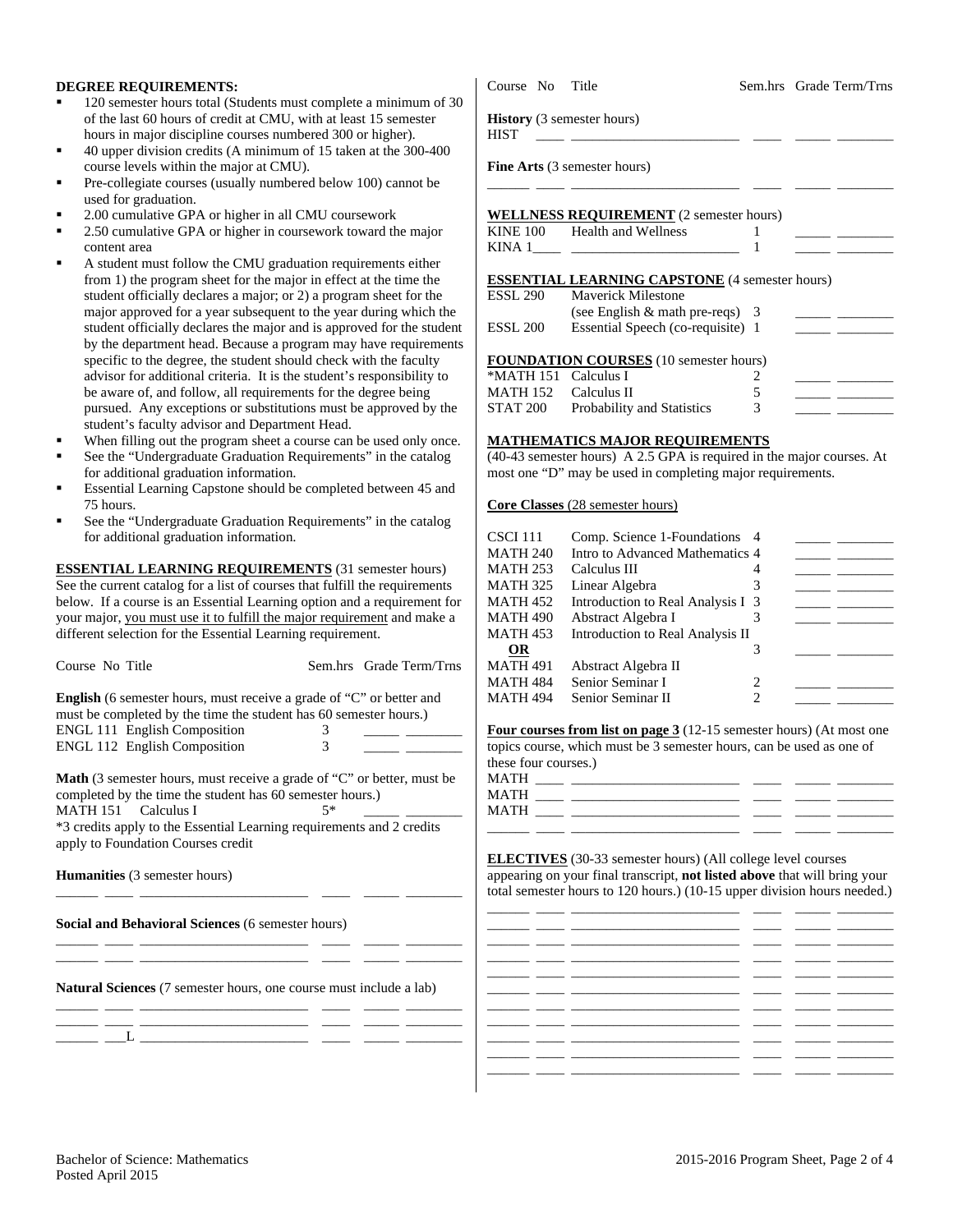**CORE CLASS ELECTIVES** Four Courses from the following: MATH 260 Differential Equations (3) **or** MATH 236 Diff. Eqs/Linear Algebra (4) MATH 310 Number Theory (3) MATH 360 Methods of Applied Mathematics (3) MATH 361 Numerical Analysis (4) MATH 362 Fourier Analysis (3) MATH 365 Mathematical Modeling (3) MATH 369 Discrete Structures I (3) MATH 370 Discrete Structures II (3) MATH 386 Geometries (4) MATH 420 Introduction to Topology (3) MATH 430 Mathematical Logic (3) MATH 450 Complex Variables (3) MATH 460 Linear Algebra II (3) MATH 453 Introduction to Real Analysis II (3) **or** MATH 491 Abstract Algebra II (3) MATH 396 Topics (1-3) **or** MATH 496 Topics (1-3) STAT 311 Statistical Methods (3) (At most one topics class, which must be 3 semester hours, can be used as one of these four courses)

## **SUGGESTED COURSE SEQUENCING FOR A MAJOR IN MATHEMATICS**

This is one recommended sequence of course work. This sequence is not unique, there are other sequences that will fulfill the program requirements. Certain courses may have prerequisites or are only offered during the Fall or Spring semesters. It is the student's responsibility to meet with the assigned advisor and check the 2 year course matrix on the Colorado Mesa website for course availability.

|                                     |                                             | <b>FRESHMAN YEAR</b>  |                                   |                                       |                                                         |
|-------------------------------------|---------------------------------------------|-----------------------|-----------------------------------|---------------------------------------|---------------------------------------------------------|
| <b>Fall Semester</b>                |                                             | <b>Hours</b>          | <b>Spring Semester</b>            |                                       | <b>Hours</b>                                            |
| <b>MATH 151</b>                     | Calculus I                                  | 5                     | <b>MATH 152</b>                   | Calculus II                           | 5                                                       |
| <b>ENGL 111</b>                     | <b>English Composition</b>                  | 3                     | <b>ENGL 112</b>                   | <b>English Composition</b>            | $\mathfrak{Z}$                                          |
| <b>KINA</b>                         | Activity                                    | $\mathbf{1}$          | <b>CSCI 111</b>                   | <b>Computer Science 1-Foundations</b> | $\overline{4}$                                          |
| <b>Essential Learning</b>           | <b>Natural Science</b>                      | 3                     | <b>KINE 100</b>                   | <b>Health and Wellness</b>            | $\mathbf{1}$                                            |
| <b>Essential Learning</b>           | Social/Behavioral Science                   | $\overline{3}$        | <b>Essential Learning</b>         | Social/Behavioral Science             | $\frac{3}{16}$                                          |
|                                     |                                             | 15                    |                                   |                                       |                                                         |
|                                     |                                             | <b>SOPHOMORE YEAR</b> |                                   |                                       |                                                         |
| <b>Fall Semester</b>                |                                             | <b>Hours</b>          | <b>Spring Semester</b>            |                                       | <b>Hours</b>                                            |
| <b>MATH 240</b>                     | <b>Introduction to Advanced Mathematics</b> | 4                     | <b>MATH 325</b>                   | Linear Algebra                        | 3                                                       |
| <b>MATH 253</b>                     | Calculus III                                | 4                     | <b>Upper Division Math Choice</b> |                                       | $\ensuremath{\mathfrak{Z}}$                             |
| <b>Essential Learning Fine Arts</b> |                                             | 3                     | <b>Essential Learning</b>         | Natural Science with Lab              | $\overline{4}$                                          |
| <b>Essential Learning History</b>   |                                             | 3                     | <b>STAT 200</b>                   | Probability and Statistics            |                                                         |
| <b>Upper Division Elective</b>      |                                             | $\overline{3}$        | <b>Essential Learning</b>         | Humanities                            |                                                         |
|                                     |                                             | 17                    |                                   |                                       | $\begin{array}{c} 3 \\ \underline{3} \\ 16 \end{array}$ |
|                                     |                                             | <b>JUNIOR YEAR</b>    |                                   |                                       |                                                         |
| <b>Fall Semester</b>                |                                             | <b>Hours</b>          | <b>Spring Semester</b>            |                                       | <b>Hours</b>                                            |
| <b>MATH 490</b>                     | Abstract Algebra I OR                       |                       | <b>MATH 491</b>                   | Abstract Algebra II or                |                                                         |
| <b>MATH 452</b>                     | Intro to Real Analysis I                    | 3                     | <b>MATH 453</b>                   | Intro to Real Analysis II             | 3                                                       |
| <b>ESSL 200</b>                     | <b>Essential Speech</b>                     | 1                     | <b>Upper Division Math Choice</b> |                                       | $\mathfrak{Z}$                                          |
| <b>ESSL 290</b>                     | Maverick Milestone                          | 3                     | <b>Upper Division Electives</b>   |                                       | $\sqrt{6}$                                              |
| <b>Upper Division Elective</b>      |                                             | 3                     | Elective                          |                                       | $\frac{3}{15}$                                          |
| Electives                           |                                             | 6                     |                                   |                                       |                                                         |
|                                     |                                             | 16                    |                                   |                                       |                                                         |
|                                     |                                             | <b>SENIOR YEAR</b>    |                                   |                                       |                                                         |
| <b>Fall Semester</b>                |                                             | <b>Hours</b>          | <b>Spring Semester</b>            |                                       | <b>Hours</b>                                            |
| <b>MATH 452</b>                     | Intro to Real Analysis I or                 |                       | <b>MATH 494</b>                   | Senior Seminar II                     | $\overline{2}$                                          |
| <b>MATH 490</b>                     | Abstract Algebra I                          | 3                     | <b>Upper Division Math Choice</b> |                                       | $\ensuremath{\mathfrak{Z}}$                             |
| <b>Upper Division Math Choice</b>   |                                             | 3                     | Electives                         |                                       | $\overline{6}$                                          |
| Elective                            |                                             | 3                     |                                   |                                       | $1\overline{1}$                                         |
| <b>Spring Semester</b>              |                                             | <b>Hours</b>          |                                   |                                       |                                                         |
| <b>Upper Division Elective</b>      |                                             | 3                     |                                   |                                       |                                                         |
| <b>MATH 484</b>                     | Senior Seminar I                            | $\overline{2}$        |                                   |                                       |                                                         |
|                                     |                                             | 14                    |                                   |                                       |                                                         |
| Bachelor of Science: Mathematics    |                                             |                       |                                   | 2015-2016 Program Sheet, Page 3 of 4  |                                                         |

Posted April 2015